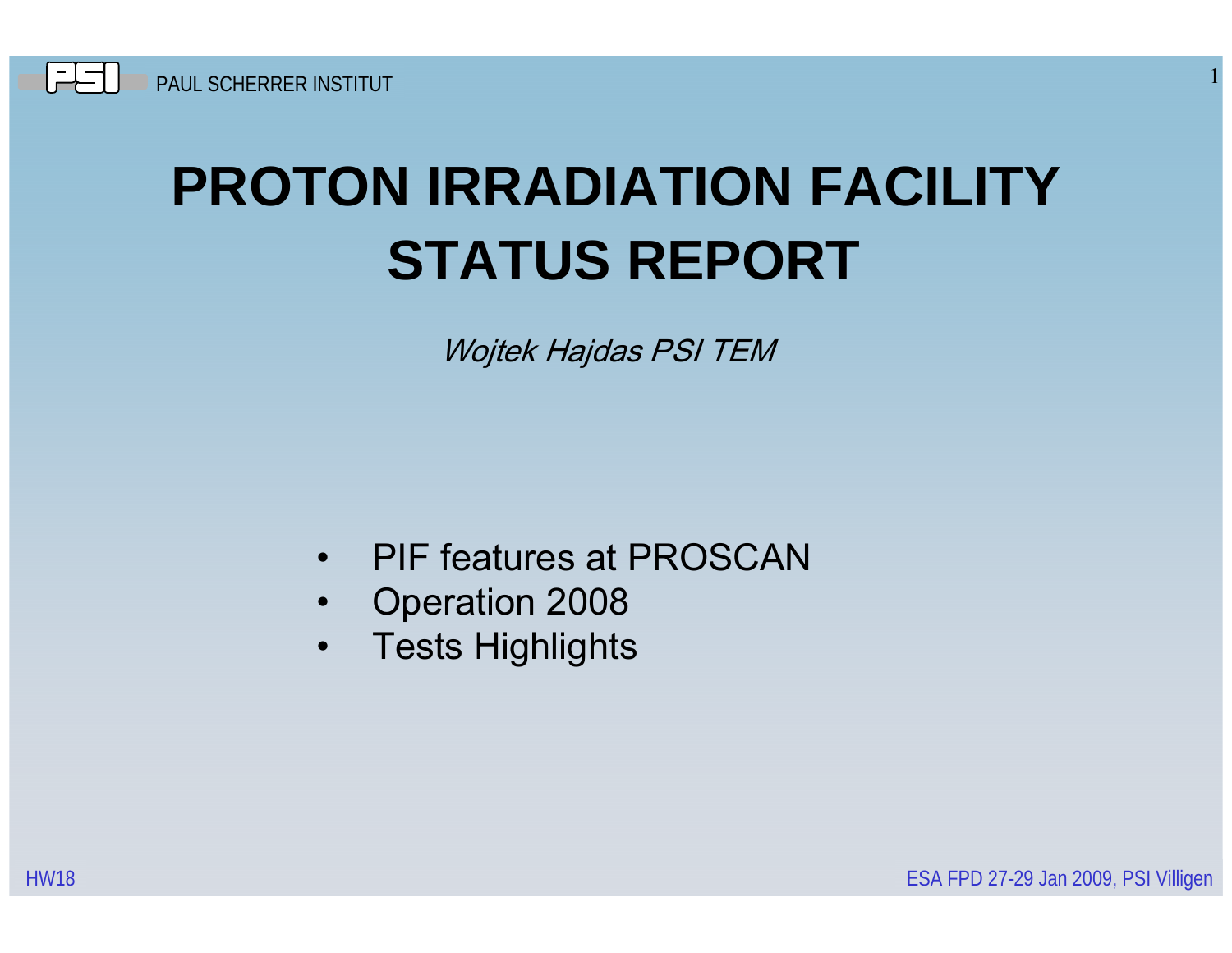

#### **PIF AT PROSCAN**



PROSCAN Area Layout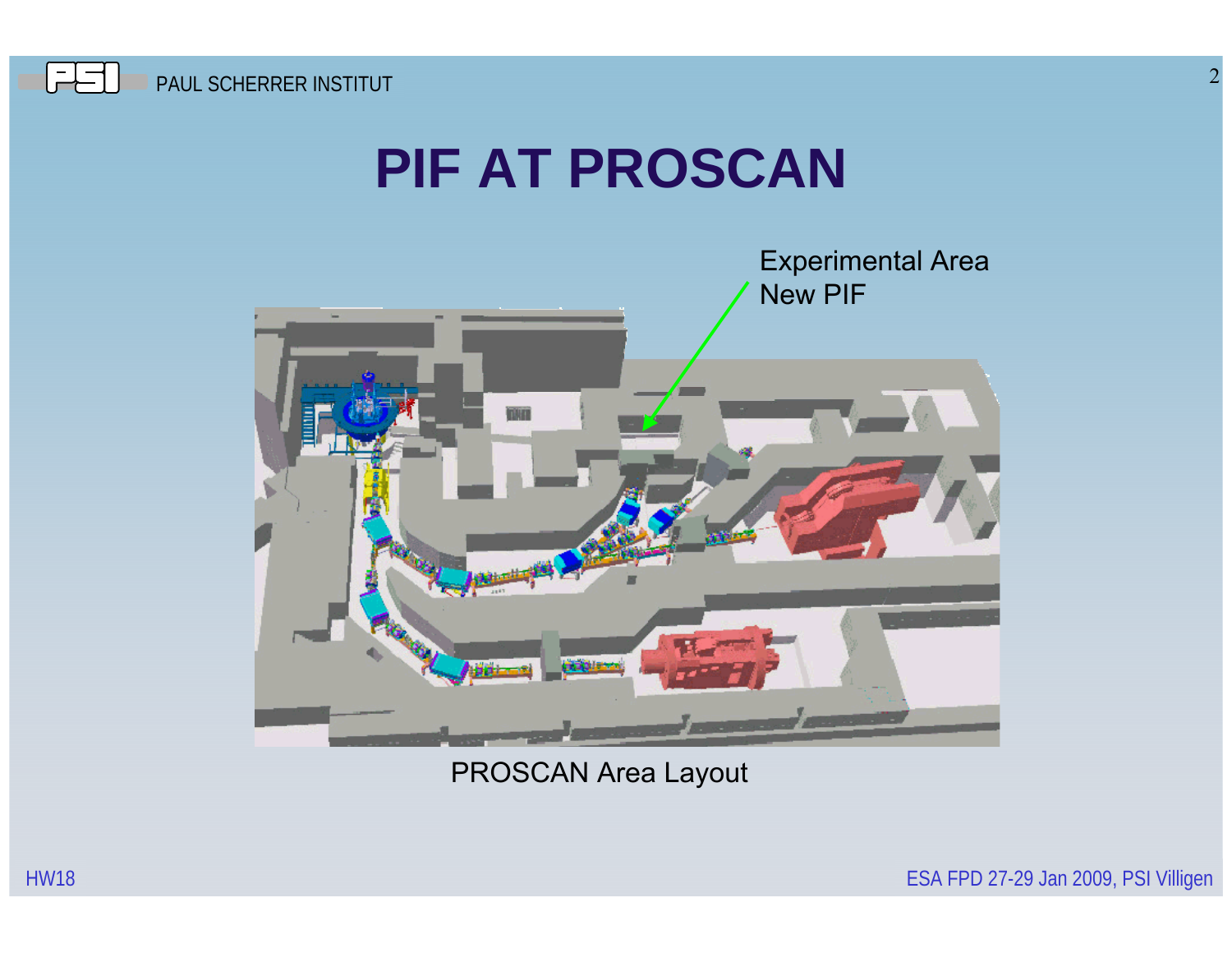

#### **MAIN FEATURES**

| <b>Preselected initial energies</b> | (250), 235, 200, 150, 100, 70 MeV          |
|-------------------------------------|--------------------------------------------|
| Energies with local degrader        | Ca. 10 to 235 MeV                          |
| Intensity ( $E > 200$ MeV)          | 2 nA                                       |
| Intensity ( $E < 100$ MeV)          | 10 <sub>n</sub> A                          |
| Max. flux at primary energy         | $2-5.108$ p/cm <sup>2</sup> /s (wide beam) |
| Beam profile (wide beam)            | Gaussian, FWHM $\approx$ 7-10 cm           |
| <b>DUT</b> frame                    | 25 x 25 cm <sup>2</sup> (ECIF standard)    |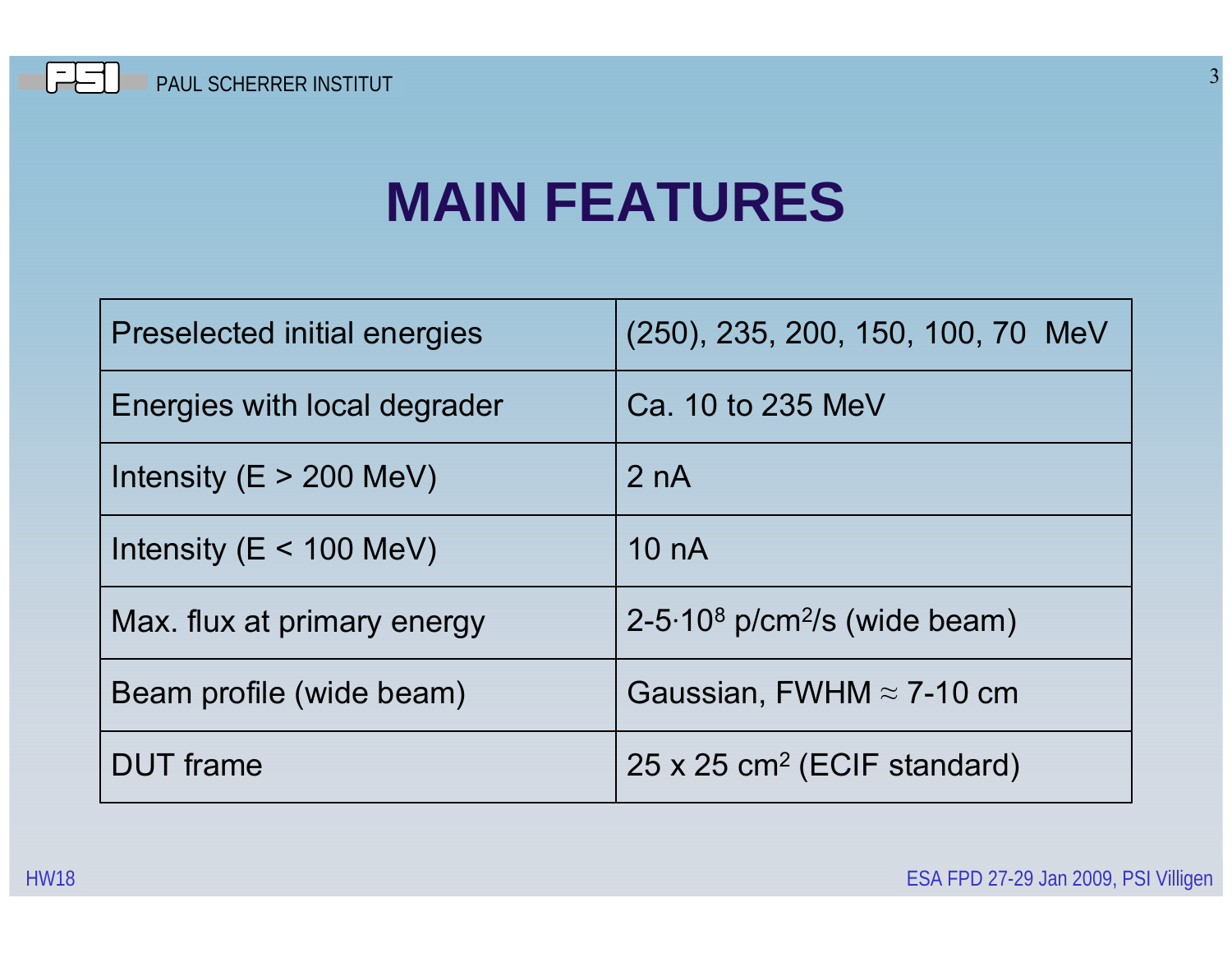### **EXPERIMENTAL SETUP**



PIF area looking downstream: the last beam profile monitors, ionization chambers, degrader and XY-table and beam dump.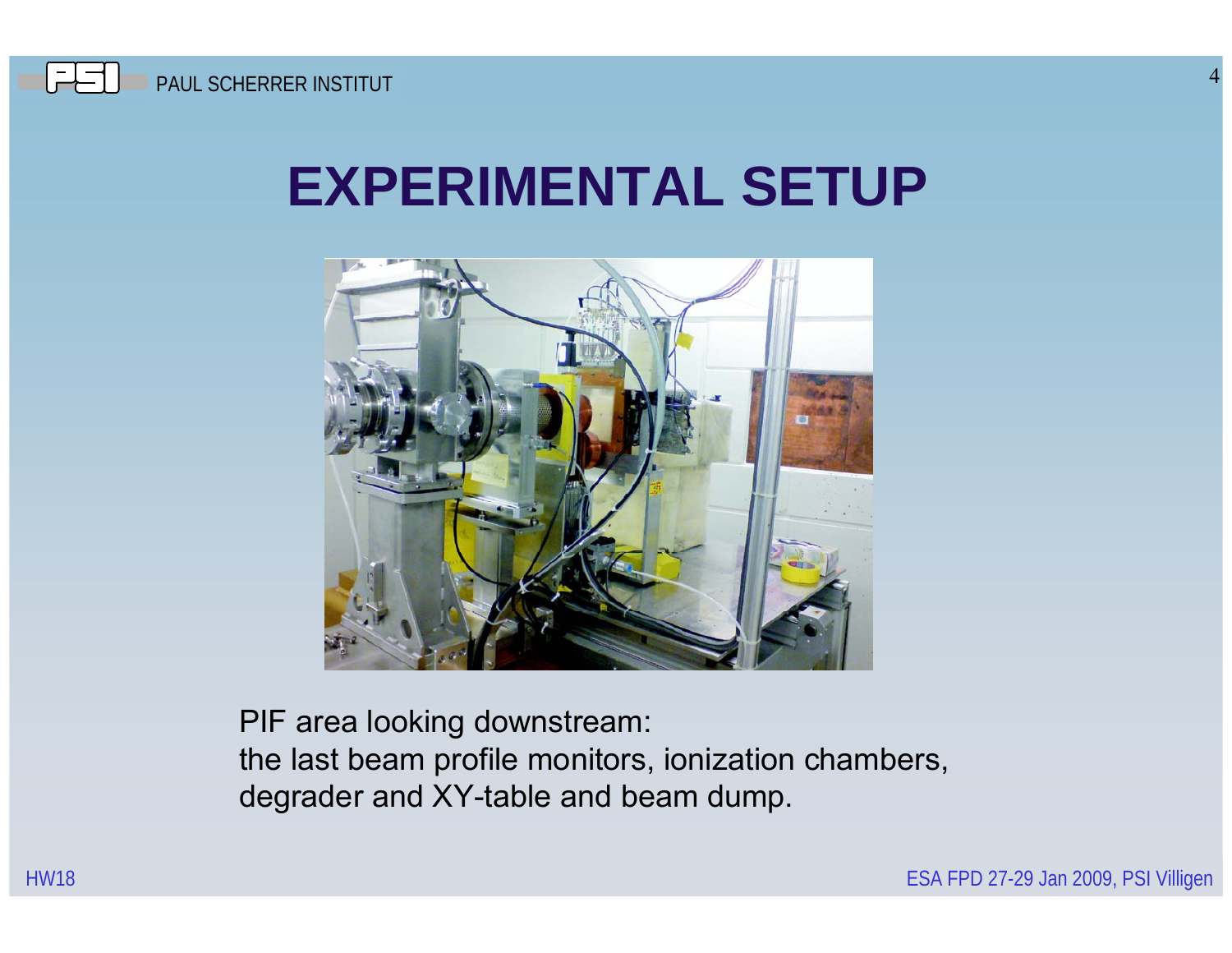## **DUT, CENTERING AND COLLIMATION**



PIF area looking upstream: DUT on stage, Copper collimator, last wire chamber. Vertical and horizontal traces of centering laser are seen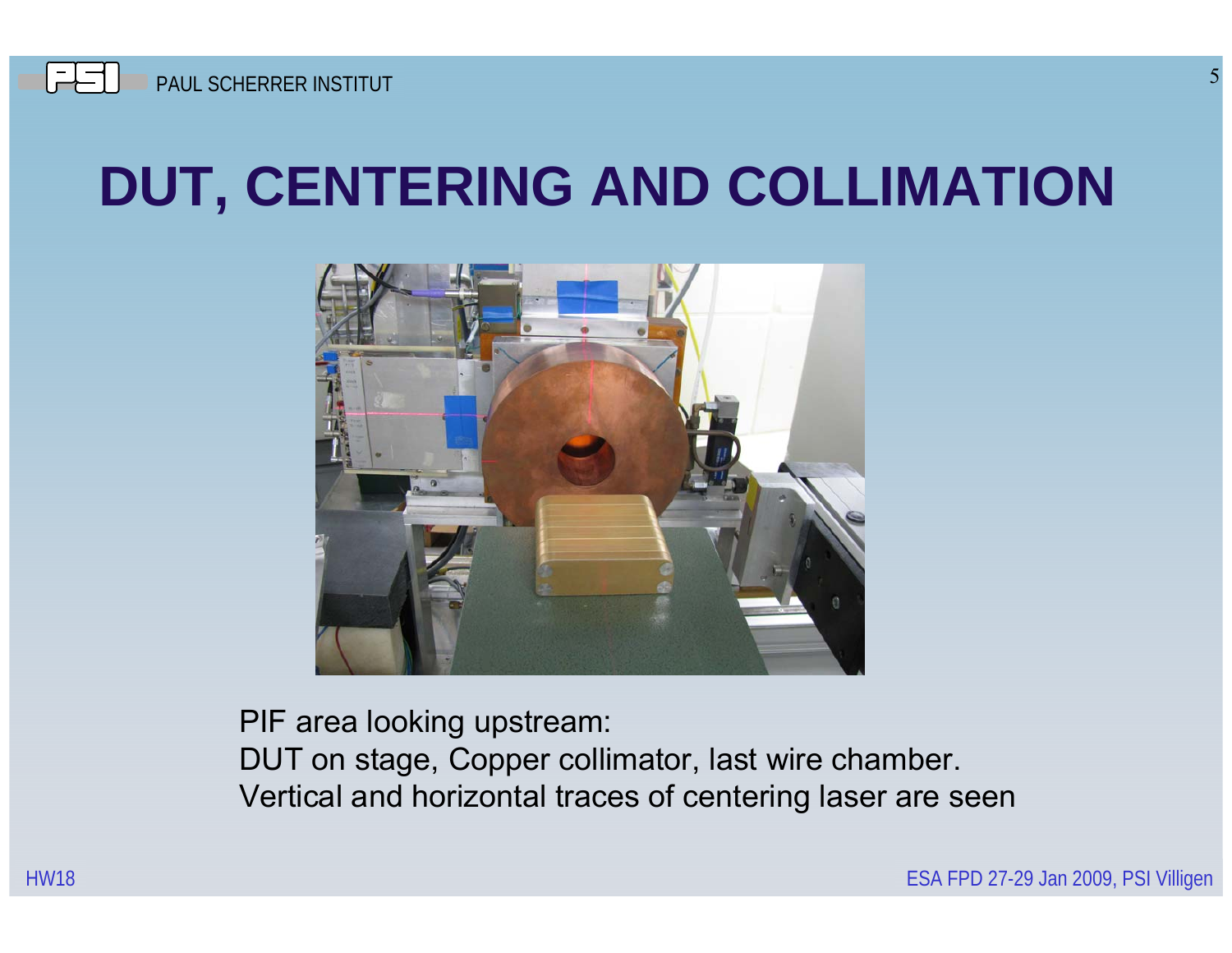## **OPERATION STATISTICS - 2008**

- Irradiation period: January – December
- Researches from 2 groups in NEB 21 groups in PROSCAN
- User exposures in 28 beam blocks
- Beam utilization over 66 days



| <b>Beam Time and Test Area Utilization</b> |                    |   |       |  |  |  |
|--------------------------------------------|--------------------|---|-------|--|--|--|
| Area                                       | <b>PROSCAN NEB</b> |   | Total |  |  |  |
| <b>Shifts</b>                              | 98.5               | 6 | 104.5 |  |  |  |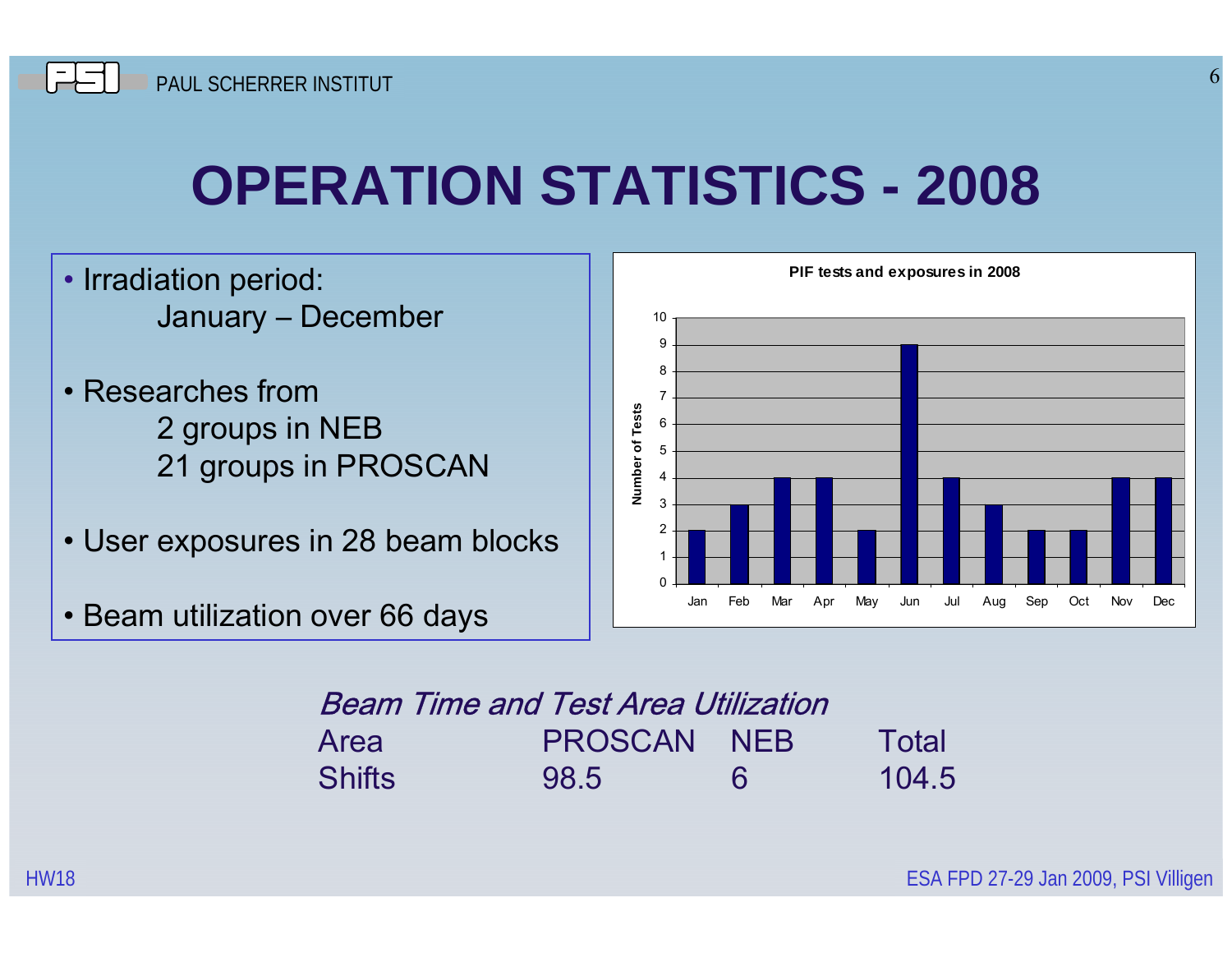## **EXPERIMENTS HIGHLIGHTS**

- •INFRARED DETECTORS
- $\bullet$ RADIATION MONITORS
- $\bullet$ **MEMS**
- $\bullet$ FPGAs
- $\bullet$ HIGH POWER RECTIFIERS
- $\bullet$ • DCDC CONVERTERS
- $\bullet$ **OpAmps**
- $\bullet$ ASICS
- •CCD SENSORS etc.er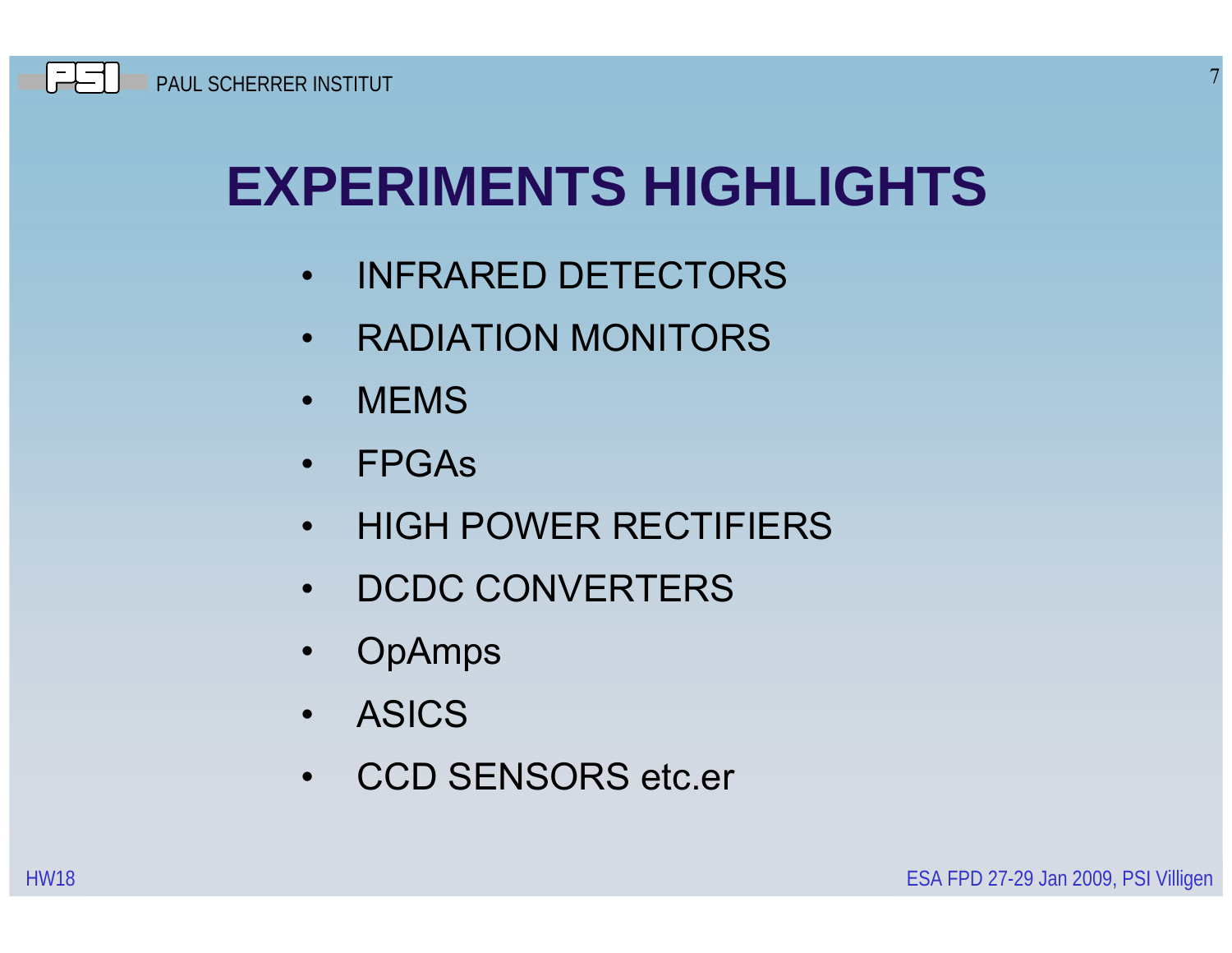#### **ENERGY CALIBRATION**



Range curve from Water **Phanotm tests** 

Energy calibration using water<br>equivalent range for different codes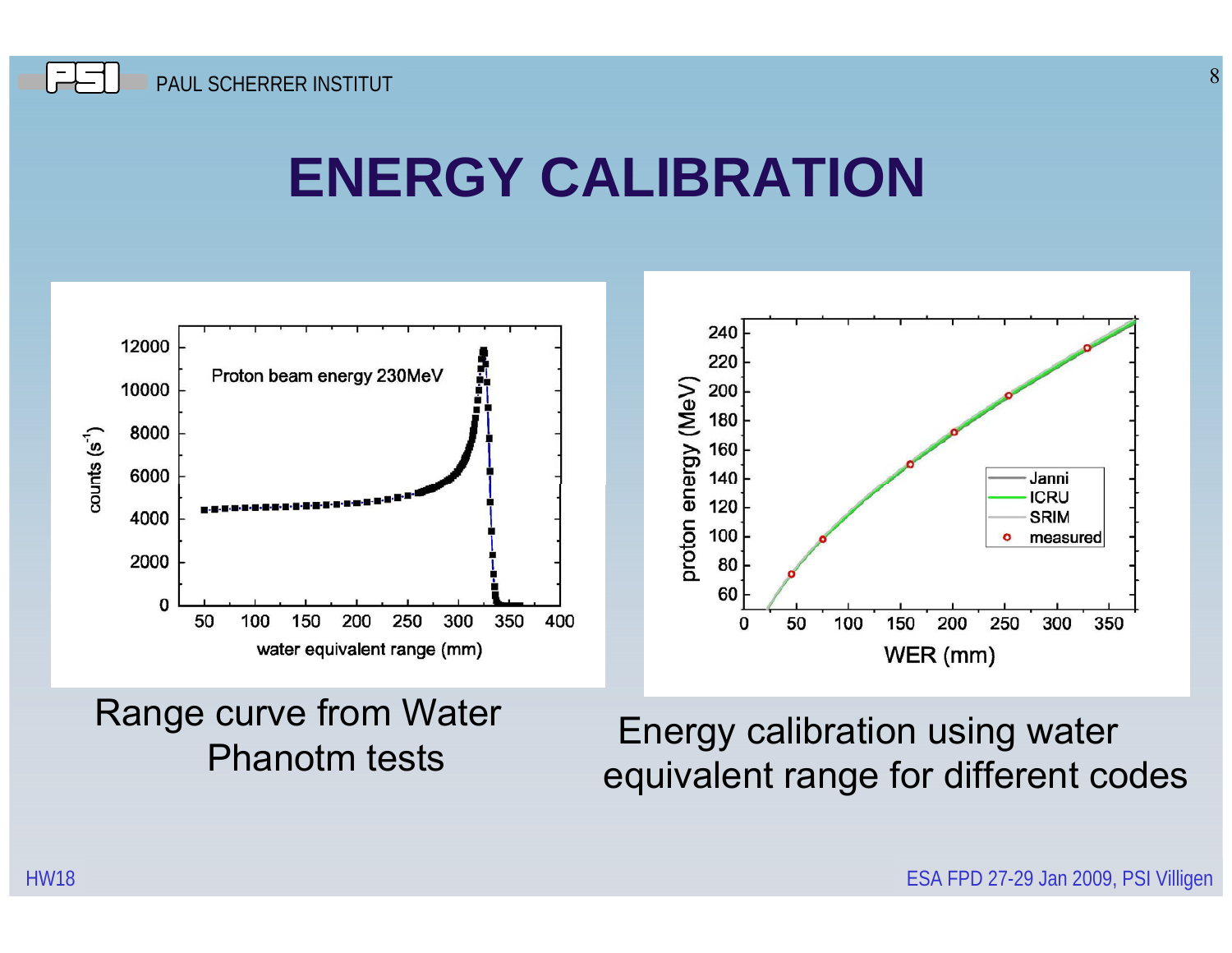#### **ENERGY STRAGGLING**



Proton energy spectra measured with NaI(TI)

Proton energy FWHM vs beam energy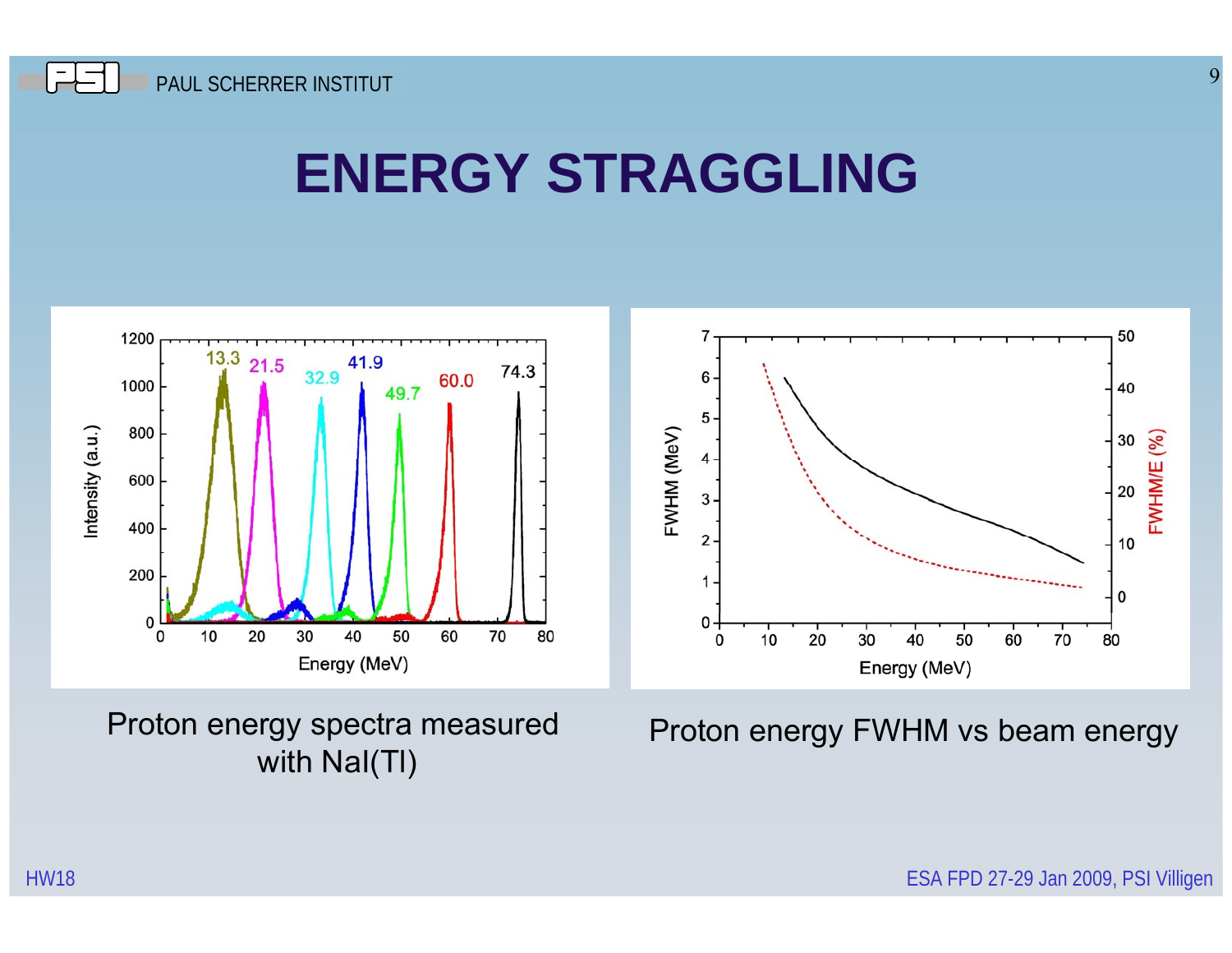## **HIGH BEAM STABILITY**



Example of the beam intensity vs.time

HW18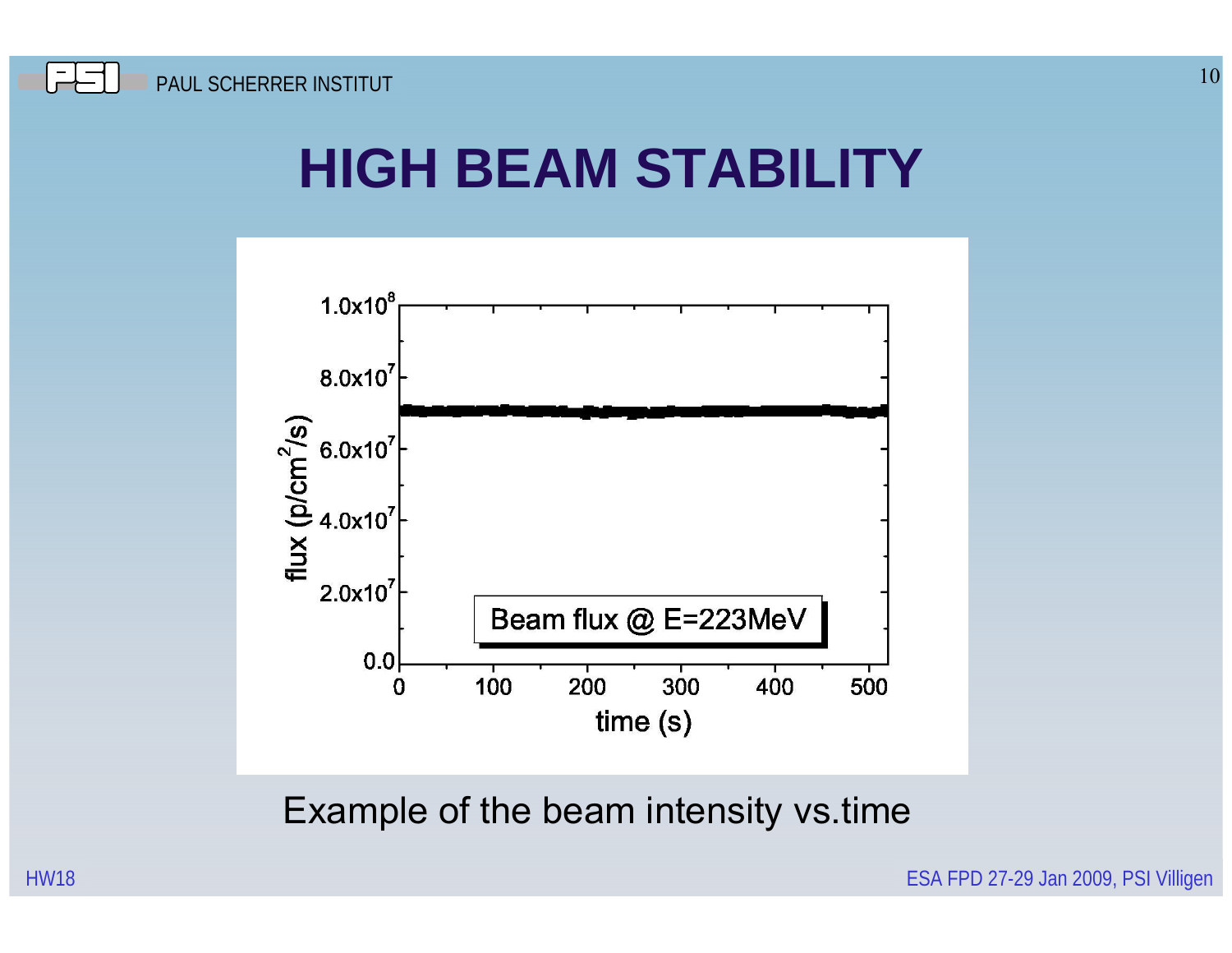## **BEAM WIDTH / PROFILES**



Beam profile measured with beam profile monitor before DUT

ESA FPD 27-29 Jan 2009, PSI Villigen

11

HW18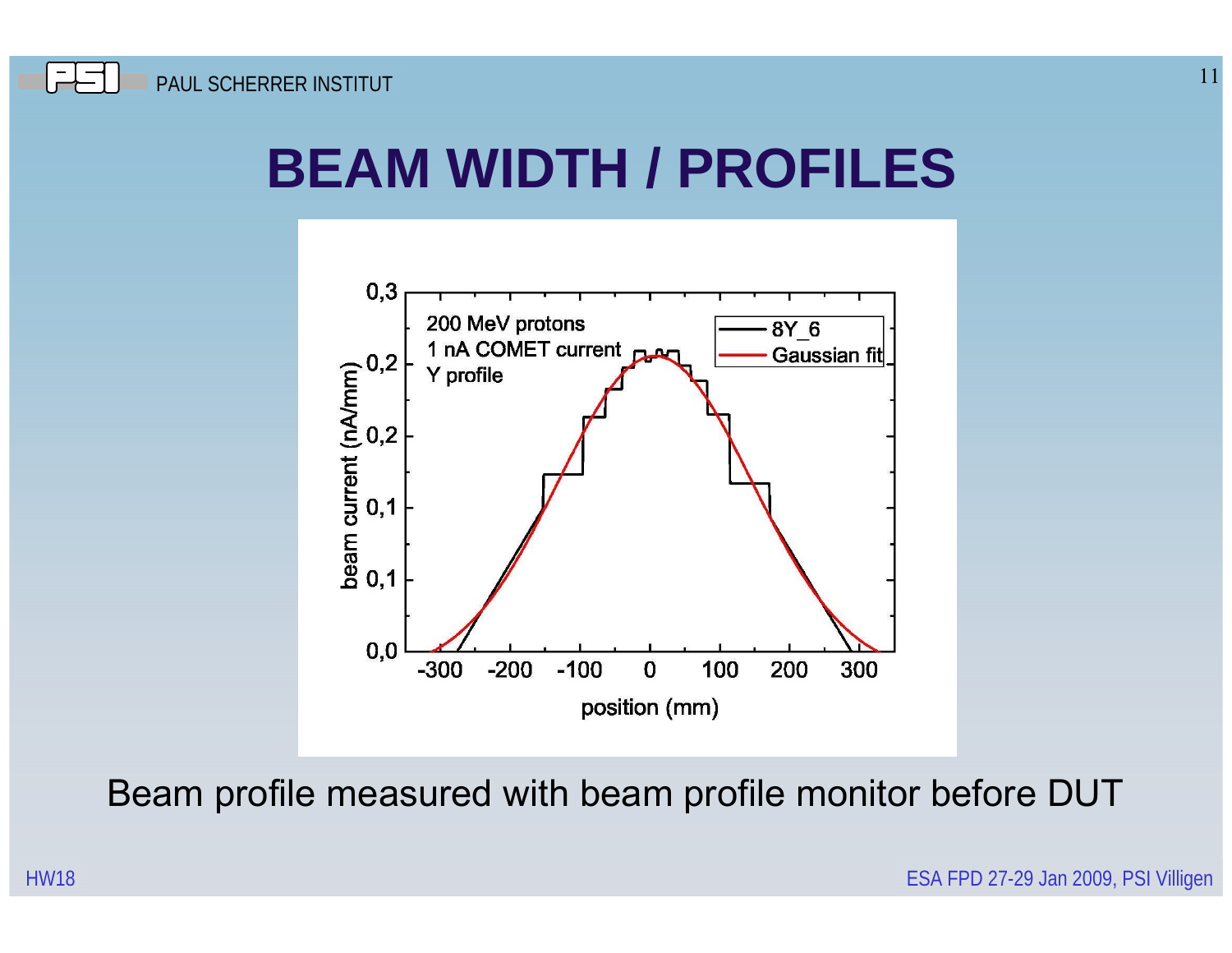

#### **SECONDARY RADIATION**

| <b>Proton</b><br>energy | <b>Flux at DUT</b>   | <b>Neutron dose</b> | $\gamma$ -ray dose<br><b>DUT</b> | $\gamma$ -ray dose<br>table | <b>Collimator.</b><br><b>Cu-pipe</b> |
|-------------------------|----------------------|---------------------|----------------------------------|-----------------------------|--------------------------------------|
| <b>MeV</b>              | p/cm <sup>2</sup> /s | mSv/h               | mSv/h                            | mSv/h                       | cm                                   |
| 15.3                    | 1.5e7                | 35.8                | 1.35                             | 0.84                        | $5\phantom{1}$                       |
| 60.5                    | 4.9e7                | 35.3                | 5.42                             | 0.71                        | 5                                    |
| 98.9                    | 7.5e7                | 41.9                | 11.52                            | 0.73                        | 5                                    |
| 150.3                   | 7.1e7                | 104.8               | 19.51                            | 6.5                         | 5                                    |
| 199.3                   | 7.9e7                | 75.2                | 27.51                            | 1.8                         | 5                                    |
| 15.3                    | 1.5e7                | 31.9                | 3.85                             | 0.83                        | <b>No</b>                            |
| 60.5                    | 4.8e7                | 23.2                | 4.60                             | 0.67                        | <b>No</b>                            |
| 98.9                    | 7.5e7                | 14.9                | (24.8)                           | 0.61                        | <b>No</b>                            |
| 150.3                   | 6.8e7                | 66.6                | (254)                            | 6.5                         | <b>No</b>                            |
| 199.3                   | 7.7e7                | 35.6                | 13.7                             | 1.4                         | <b>No</b>                            |

Extra dose negligible; worst case < 0.5% of the main proton dose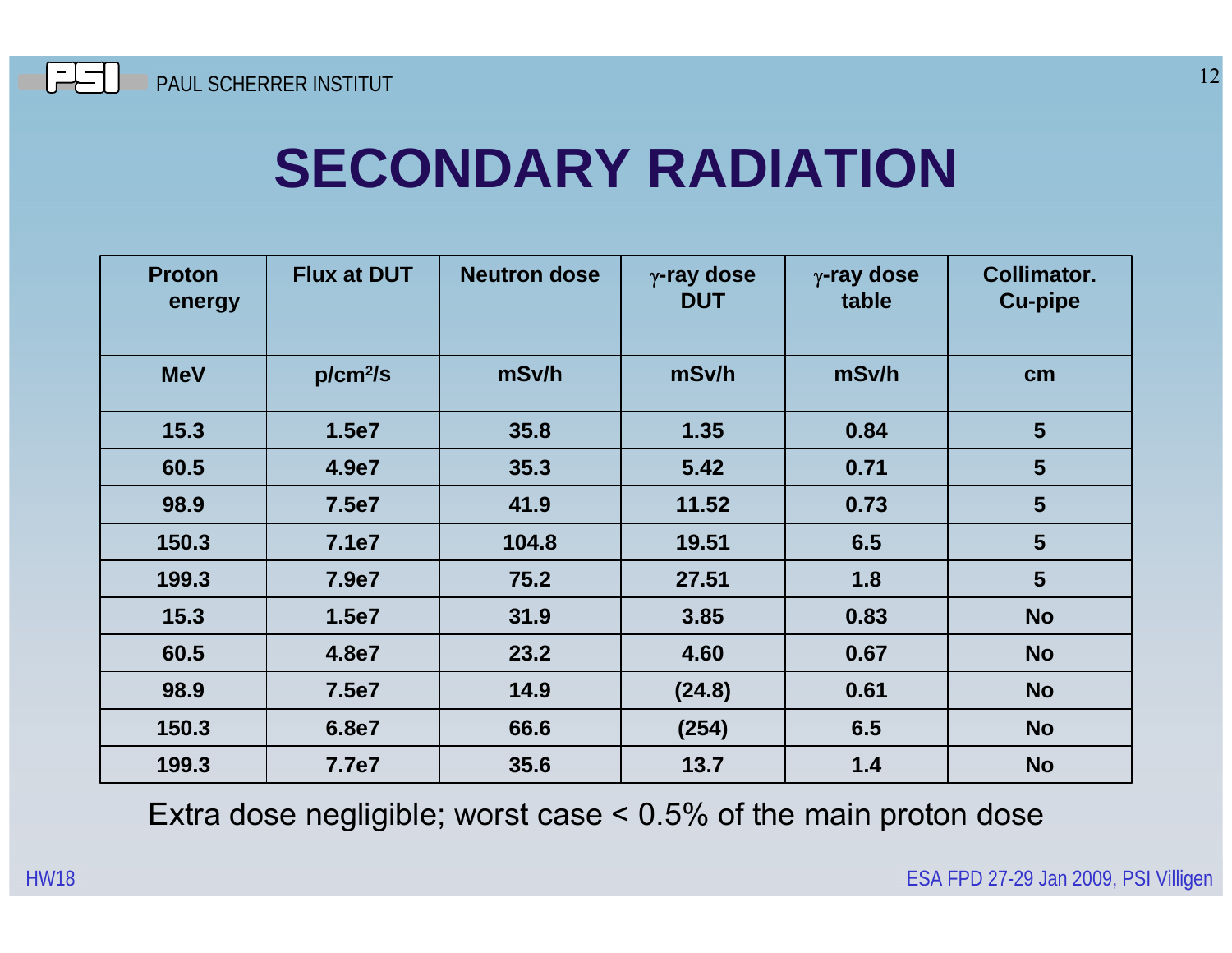## **SECONDARY RADIATION - GAMMA**



Secondary radiation scaled down with beam intensity / factor 1:2:10

ESA FPD 27-29 Jan 2009, PSI Villigen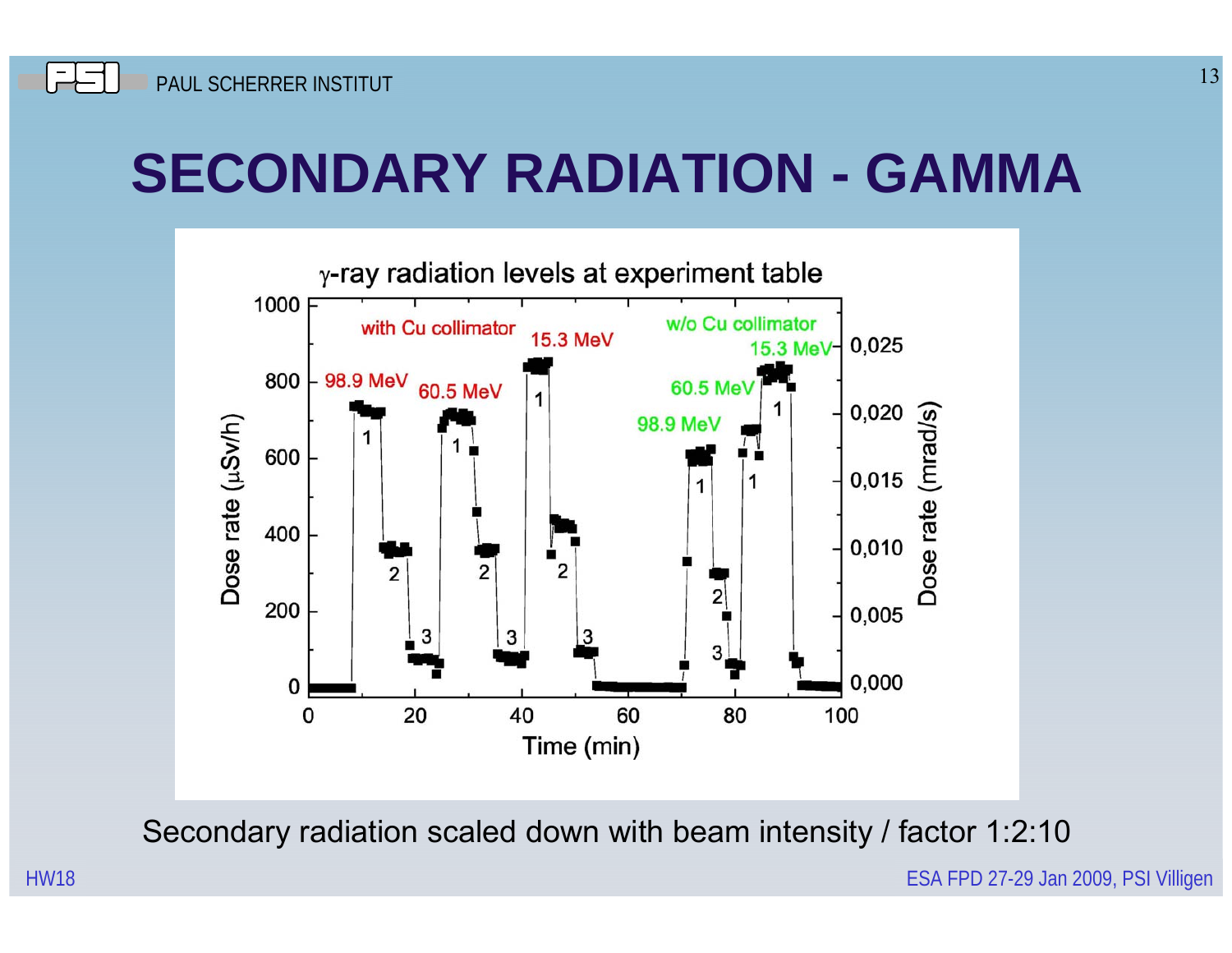## **PROSCAN BEAM DIAGNOSTICS**